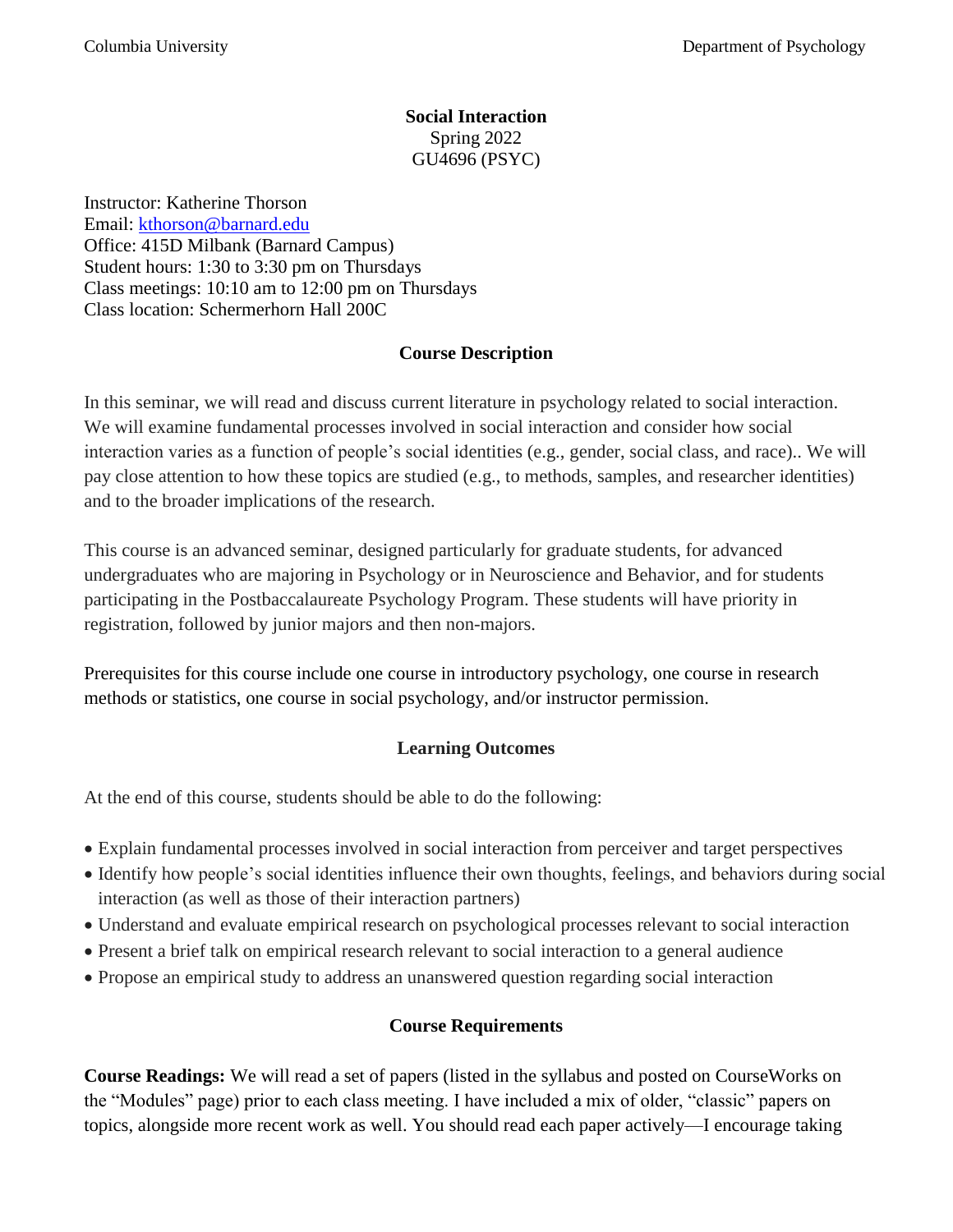notes as you read. Ideally, after reading each paper, you should be able to (1) state the key points and conclusions the authors are making and (2) describe the data the authors are using to support those key points and conclusions.

Please note that there is not nearly enough reading to thoroughly cover the topics we are discussing! I have provided supplemental readings in the syllabus. If you wish to read one of these papers instead of one of the assigned papers, please contact me at least three days before the relevant class to let me know about the swap you will be making. One swap per week is allowed unless you having a compelling reason for more. I will typically send out additional, optional readings after each class discussion that I think may be of interest to the class and/or useful in developing your final research project.

**Comprehension Checks:** At the beginning of each class, I will ask you to complete a "comprehension check"—a set of basic questions about the papers we read. You can use any materials you want to complete these checks except for each other. These checks are meant to motivate your reading, help you evaluate your own comprehension, and assist me in figuring out gaps in people's understanding. The default grade on these is a B (86), meaning that if you are on time for class and fully complete the check (regardless of whether your answers are correct), you will receive a B on it. If your answers are mostly correct, you will receive an A-. If your answers are completely accurate and exceptionally clear, you will receive an A+. You can miss the comprehension check once throughout the semester with no penalty. After that, you will receive a 0 for each missed or incomplete check. If you miss no checks, I will drop your lowest grade. If your answers indicate a severe lack of understanding regarding the readings for several weeks in a row, I will ask you to meet with me to discuss why this might be so that you can improve. Of course, at any point in time, if you have concerns about your own understanding, you are welcome to reach out to me for a meeting.

**Participation**: Everyone is expected to attend each class and be prepared to contribute to the class discussion. Please let me know as soon as possible if you cannot attend a class. As a group, we will draft a set of guidelines regarding discussions and classroom etiquette on the first day of the course. In these guidelines, we will address questions such as the following: What are the goals of discussion in this course? What do we expect of each other in terms of preparation for each class session? How can we make our class a "brave space" to talk about sensitive topics or to voice confusion? What makes a respectful listener? How can we effectively disagree with each other? What policies would we like to have regarding potential classroom distractions (being late, bringing food to class, using phones and laptops, etc.)? These guidelines will be distributed after our first class and will function as a "contract" regarding class discussions throughout the semester. We will evaluate these guidelines as the class proceeds and update them if necessary.

- *Memos on class participation.* At two points in the semester, you will write a half-page memo, evaluating and reflecting on your own participation in class discussions (I will provide more details on this later). Each of these memos will constitute 10% of your final participation grade.
- *Overall class participation.* The other 80% of your grade will be determined by the quality and quantity of your contributions to class discussions.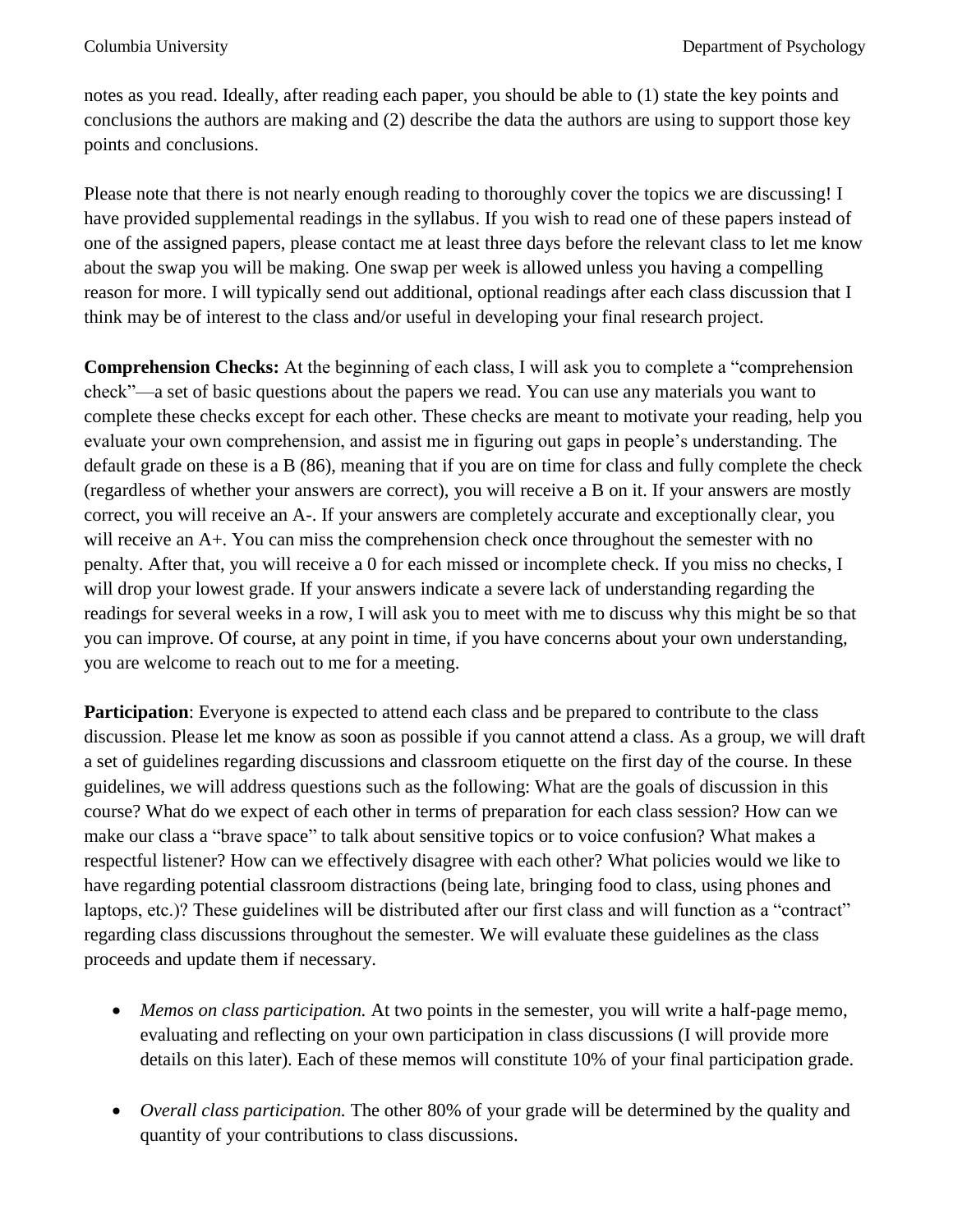- o The default grade will be a B, meaning that if you are a respectful and committed contributor to each class discussion, you will receive a B (86). You can miss (or not contribute to) a class meeting once throughout the semester with no penalty. After that, you will receive a 7-point deduction for each class you miss or do not contribute to.
- $\circ$  In addition, you can earn up to 14 points (depending on quality) by giving an 8-minute presentation on one of the topics outlined below. You need to receive approval from me at least three days in advance of the class session during which you plan on presenting, and you should check with me to make sure that no one else is already planning to do something similar. You should have some slides to guide your presentation, but they should be minimal.
	- 1. You may link any of the research we have read in this class to a current event. The research does not need to be work that we are reading for that particular class day. Describe the current event to us, describe the research to us (pretend that we haven't read it), and let us know how the research informs the current event. Does the research suggest reasons for why the event occurred? Does the research suggest what is likely to happen next? Does the research suggest solutions for improving the situation? Does the research suggest that there are perspectives or angles not being considered that should be?
	- 2. You may describe one of the supplemental peer-reviewed articles (do not use a chapter from a handbook for this). Describe the research question, tell us how the authors conducted their research to answer this question (what were the methods, what were the study designs, who were the participants, what measures were used to operationalize the constructs of interest), and describe the results and conclusions as they relate to the original research question.

Please note that you are not required to share personal experiences in order to fulfill the participation requirements of this course. If, at any point, you feel that there are implicit or explicit expectations of you to share your personal experiences, and you do not wish to do so, please let me know so that I can address this issue.

**TED-Style Talk**: For this project, you will give an 8-minute TED-Style Talk that describes research we have read in this class. First, you will prepare for this talk by consulting a number of resources I have curated for you. Second, you will create your talk. Third, you will practice giving your talk to two people in this class. You will receive feedback from them and incorporate the feedback into your talk. Next, you will give this talk to two people who are not in our class and receive feedback from them on your talk. Finally, you will write a report summarizing your experiences with this project. There are four primary goals of this project: 1) improve your presentation skills, 2) strengthen your knowledge of course content, 3) consider how the research we read in this class is relevant for everyday life, and 4) improve your ability and comfort with the feedback process—both as a receiver and as a provider—and with self-evaluation. I will provide more details on the components of this project at a later date.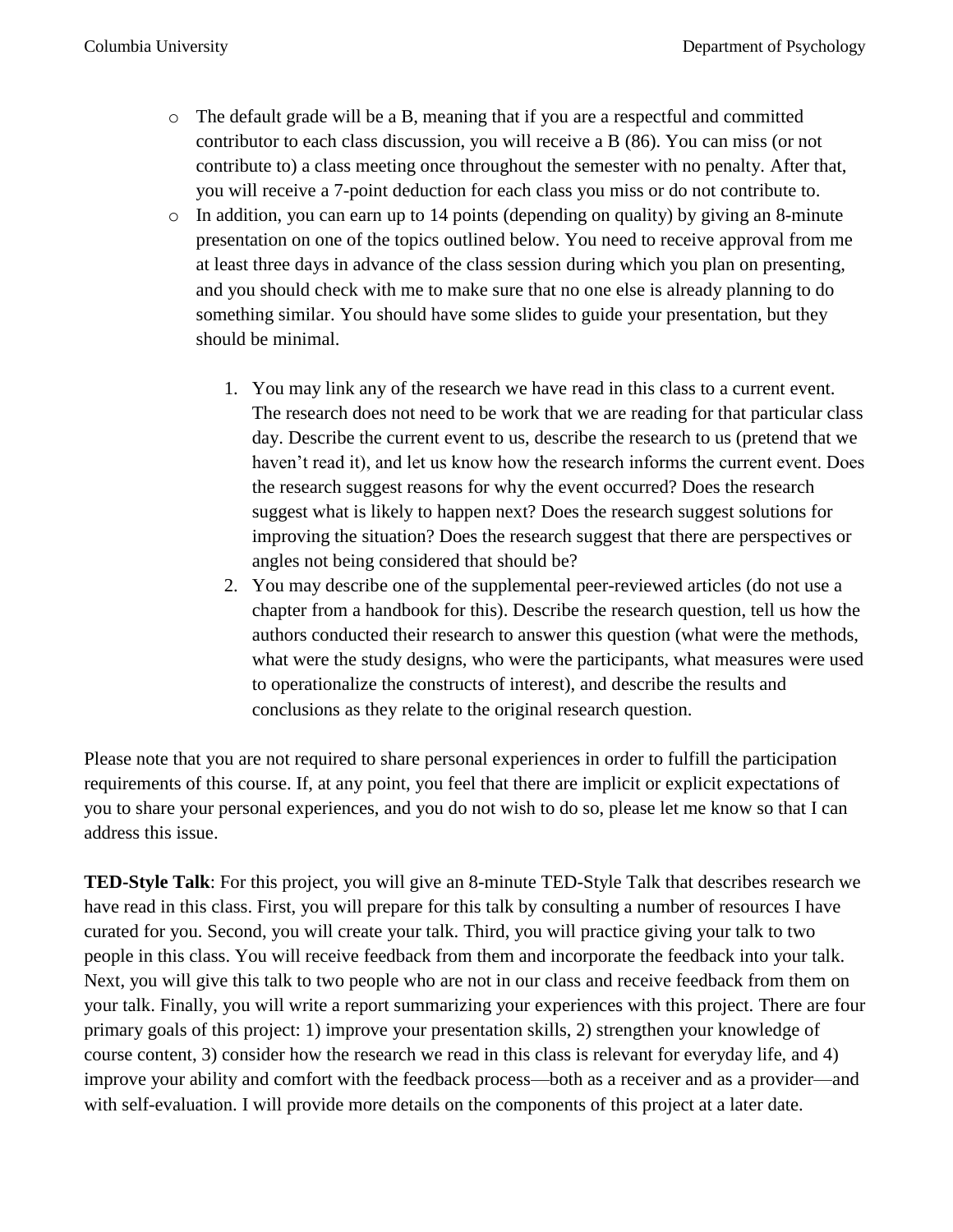**Research Proposal:** The final project in this course will be a research proposal, in which you propose a study to improve our knowledge of any aspect of social interaction. You may choose a topic that is closely related to the readings in this course or one that we have not covered but is of interest to you. The final paper should be 10 to 12 pages long. I will provide feedback on your ideas along the way, as will your classmates. There are three primary goals of this project: 1) improve your writing skills, 2) strengthen your knowledge of research design, and 3) improve your ability to generate novel, meaningful research questions. I will provide more details on the components of this project at a later date.

| Requirement                                     | Weight |  |
|-------------------------------------------------|--------|--|
| Comprehension Checks (11 total)                 | 25%    |  |
| Participation                                   |        |  |
| First 1-page memo $(10\%)$                      | 15%    |  |
| Second 1-page memo (10%)                        |        |  |
| Overall class participation (80%)               |        |  |
| <b>TED-Style Talk</b>                           |        |  |
| Report of TED Talk observations (15%)           | 25%    |  |
| One-page memo from classmate feedback (20%)     |        |  |
| Providing feedback (10%)                        |        |  |
| One-page memo from non-classmate feedback (20%) |        |  |
| Final report (35%)                              |        |  |
| <b>Research Proposal</b>                        |        |  |
| 1-page research description (5%)                |        |  |
| 2-page research description (5%)                | 35%    |  |
| 3-page research description (5%)                |        |  |
| Working with your feedback group (10%)          |        |  |
| Final proposal (75%)                            |        |  |

### **Requirement Weights**

Numeric scores will be rounded up or down to the nearest whole number. Below are the numeric cutoffs for letter grades. As noted in this syllabus and in longer documents detailing the projects in this class, all assignments for this class have "minimum grades." Grades will not be below these minimums unless you do not complete all the work on time. My goal here is to facilitate your growth and learning without you worrying that you will get a "bad grade" for misunderstanding course material or not producing final products that meet standards I would assign. In cases where exceptional effort or understanding is demonstrated, higher grades can be earned, and how to do so is outlined for each individual requirement.

I will post your grades for individual assignments on CourseWorks. However, I do not use the function in CourseWorks that calculates final grades for you. This is because it is impossible to do so accurately given the options available in CourseWorks (for example, for dropping lowest grades). Therefore, you should not rely on CourseWorks when calculating or considering your final grade. I have provided spreadsheets for you on CourseWorks in which you can input your received and/or anticipated grades to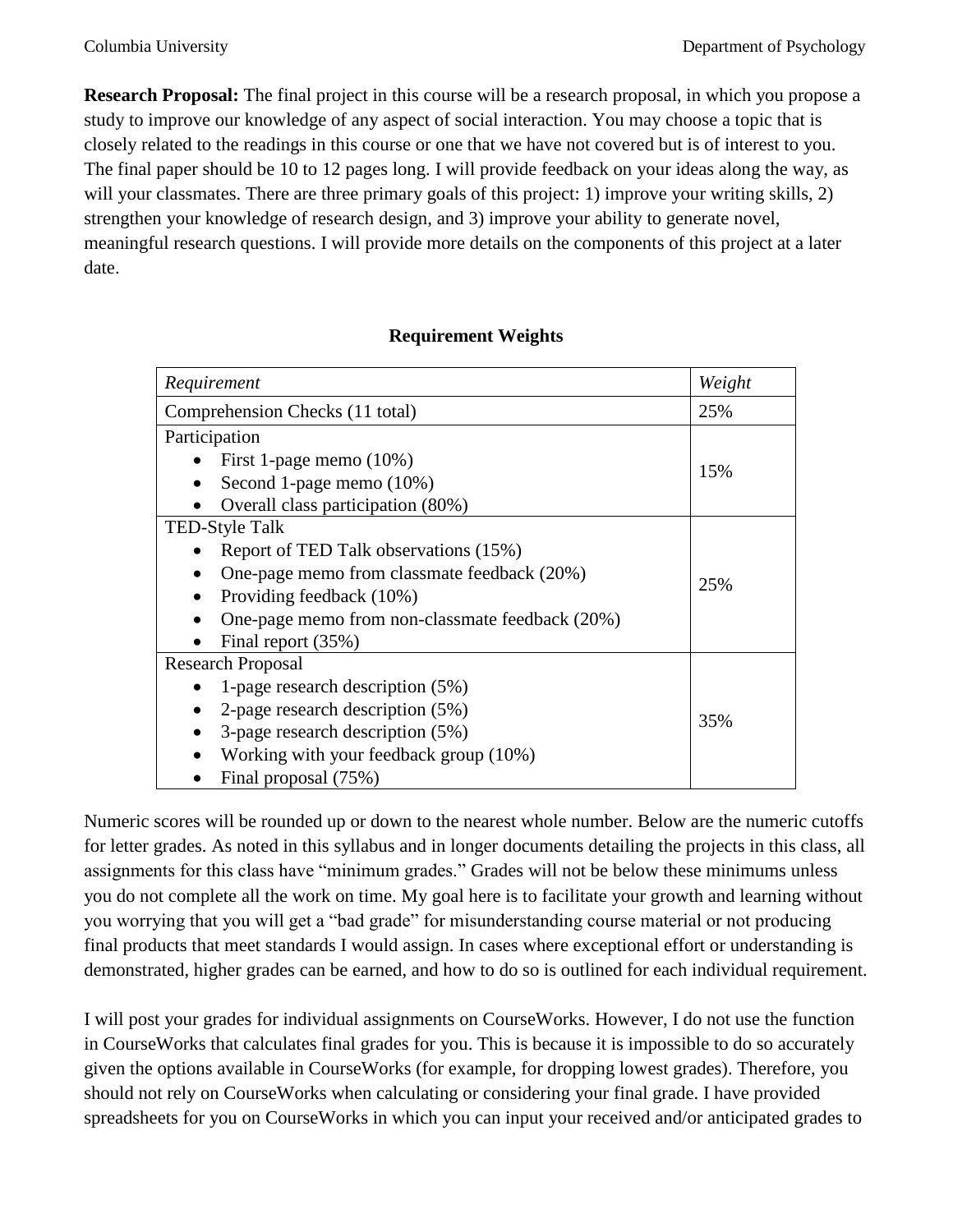figure out what your final grade would be. You should feel free to schedule a meeting with me if you want to discuss any aspect of your grades in this course.

|  |  |  | +   A   A -   B +   B   B -   C +   C   C -   D   F |  |  |
|--|--|--|-----------------------------------------------------|--|--|
|  |  |  |                                                     |  |  |

| <b>Date</b>         | <b>Topic</b>                                                   | <b>TED-Talk Assignments</b> | <b>Research Proposal</b><br><b>Assignments</b> |
|---------------------|----------------------------------------------------------------|-----------------------------|------------------------------------------------|
| Week 1, Jan. 20     | Introduction; Reading Scientific<br>Papers                     |                             |                                                |
| Week 2, Jan. 27     | Introduction to Theory and<br>Methods                          |                             |                                                |
| Week 3, Feb. 3      | Communication 1 - Verbal<br>Behavior                           |                             |                                                |
| Week 4, Feb.<br>10  | Communication 2 - Nonverbal<br><b>Behavior</b>                 |                             |                                                |
| Week 5, Feb.<br>17  | <b>Interpersonal Perception</b>                                |                             |                                                |
| Week 6, Feb.<br>24  | Similarity during Interaction                                  |                             | 1-page research<br>idea                        |
| Week 7, Mar. 3      | <b>Prosocial Conversation</b><br><b>Behaviors</b>              | TED observations due        |                                                |
| Week 8, Mar.<br>10  | Making Decisions about When<br>and How to Interact with Others |                             | 2-page research<br>idea                        |
|                     | <b>Spring Break</b>                                            |                             |                                                |
| Week 9, Mar.<br>24  | Intergroup Interactions 1:<br>Gender                           |                             |                                                |
| Week 10, Mar.<br>31 | Intergroup Interactions 2: Power<br>and Status                 | First TED report due        |                                                |
| Week 11, Apr.<br>7  | <b>Intergroup Interactions 3: Social</b><br>Class              |                             | 3-page research<br>idea                        |
| Week 12, Apr.<br>14 | Working day for final projects                                 |                             |                                                |
| Week 13, Apr.<br>21 | <b>Intergroup Interactions 4: Race</b><br>and Ethnicity        | Second TED report due       |                                                |
| Week 14, Apr.<br>28 | Intergroup Interactions 5:<br>Culture                          | Final TED report due        | Final paper due<br>May 12                      |

## **Course Schedule**

### **Course Policies and Resources**

**Statement of Values:** I am committed to inclusive, equitable, anti-racist, and anti-oppressive pedagogical practices. What this means is that I strive to create a learning environment that (1) recognizes, values, and supports individual differences and identities and (2) fights against structural inequalities in our society. This commitment informs all aspects of the class, including the readings I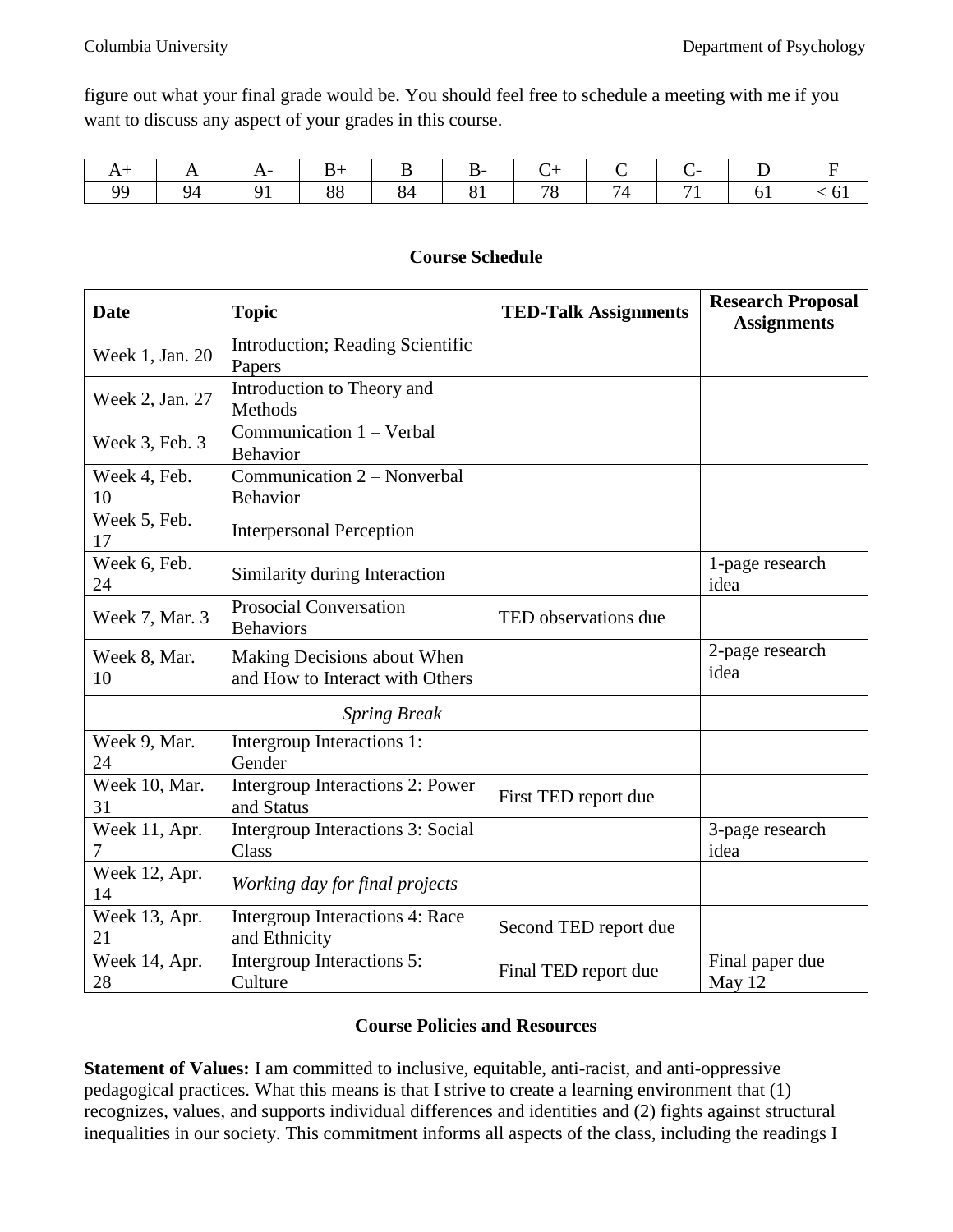have selected, the ways I guide our classroom discussions, and the way grades are determined. I consistently reflect on these values and how I am implementing them. I will seek your feedback—if you are willing to provide it—regarding how well you think these values are practiced in our class and what could be improved. If, at any time, you feel that I am not living up to this commitment, I would appreciate speaking with you about your experiences, if you are willing. Please reach out to me, and we will set up a time to talk.

**Announcements**: I may make small changes and additions to this syllabus. I will announce these changes in class and/or via CourseWorks.

**Student Hours:** Student hours are listed at the top of the syllabus and are by appointment also (i.e., by any other time that you and I mutually agree upon). During these times, I am available to discuss questions regarding this course, and I'm also available to discuss other topics in psychology, your education more broadly, and career development. These hours are for you – please do not worry that you are interrupting me or my work by coming to them. I am eager to talk to you!

**Contact Policy:** The best way to contact me outside of class is via email. I will do my best to respond to you within one business day. For example, if you email me on Tuesday at 11 am, I will aim to email you back by Wednesday at 11 am. If you email me on Friday at 3 pm, I will aim to email you back by Monday at 3 pm. If I do not email you back within one business day, please feel free to send me another email to follow up. Sometimes, I cannot fully answer your question within one business day. In these situations, I will email you back to let you know that I received your email and that I will follow up as soon as I can.

**Honor Code:** I expect students to adhere to the honor code of their school. Be honest about your work. This is your education, so use it wisely. Examples of academic dishonesty include but are not limited to plagiarizing (copying someone else's work or ideas and misrepresenting them as one's own), falsification (making up fictitious information and presenting it as real or altering records for the purpose of misrepresentation), and facilitation (helping another student to cheat, plagiarize, or falsify). If you are unsure about what constitutes an honor code violation, please ask me.

**Academic Accommodations:** If you believe you may encounter barriers to the academic environment due to a documented disability or emerging health challenges, please contact me and/or the relevant center at your school for assistance.

**Affordable Access to Course Materials:** All students deserve to be able to study and make use of course texts and materials regardless of cost. All course readings in this class are freely accessible to you as a member of the Columbia community and are posted on CourseWorks.

**Missed Class for Holidays:** If you are observing religious holidays this semester and you need accommodations for any class or assignment, please contact me at least one week in advance of class or the assignment due date.

**Wellness:** Being a student can be stressful, and it is important to recognize and identify the different pressures, burdens, and stressors you may be facing, whether personal, emotional, physical, financial, mental, or academic. Supporting your own health and well-being will help you get the most out of your student experience. I urge you to take care of yourself – get enough sleep, eat healthy, exercise, and spend time with friends. Columbia has several resources that can help you in different areas of your life,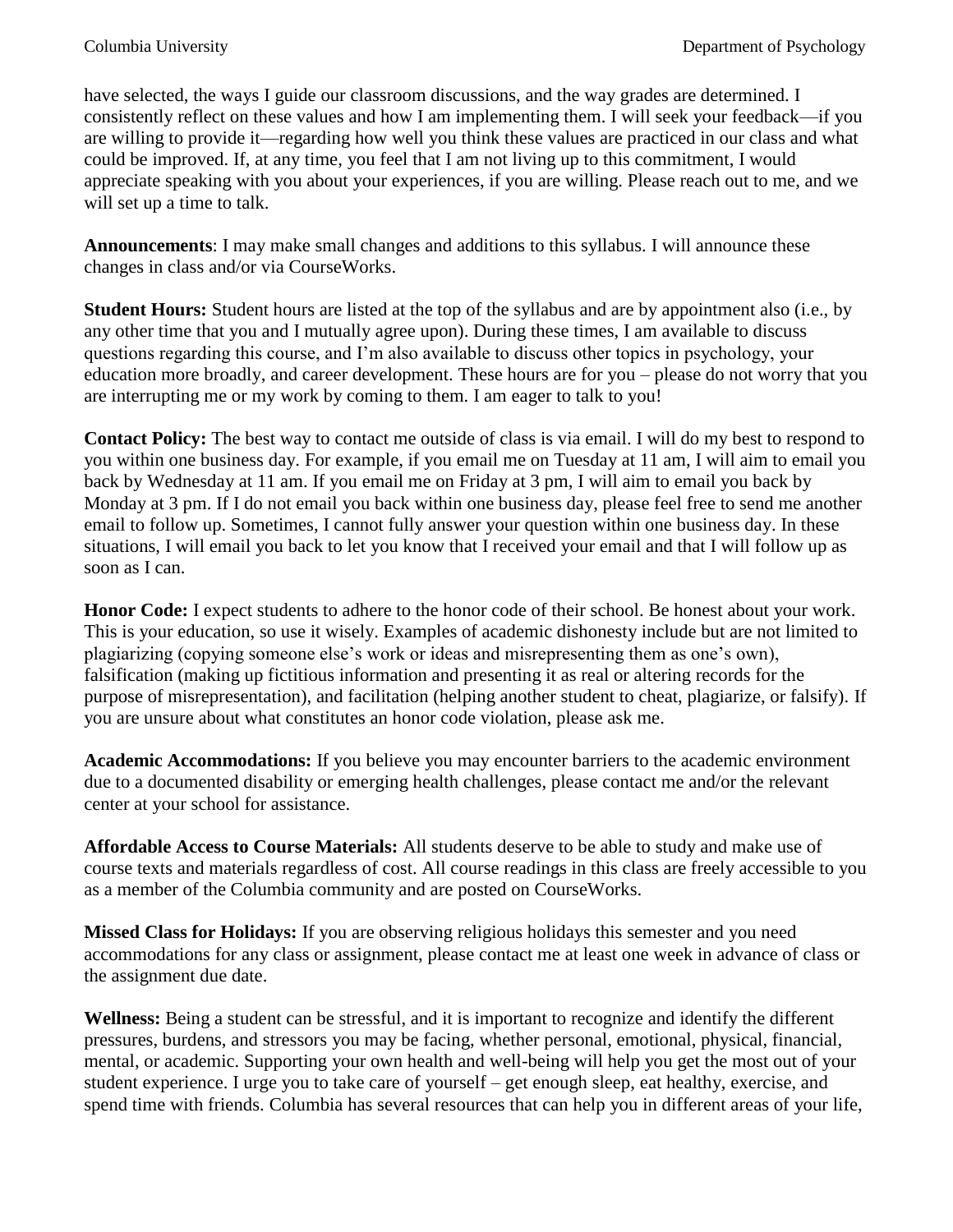and I encourage you to take advantage of them at any point during the semester. If you need assistance connecting with resources, please let me know.

### **Course Readings**

### *Week 1: Reading Scientific Papers*

- Jordan, C. H., & Zanna, M. P. (1999). How to read a journal article in social psychology. In R. F. Baumeister (Ed.), *The self in social psychology* (pp. 461-470). Philadelphia: Psychology Press.
- Ruben, A. (2015, January 20). How to read a scientific paper. *Science Magazine.*  https://www.science.org/content/article/how-read-scientific-paper-rev2
- Pain, E. (2016, March 21). How to (seriously) read a scientific paper. *Science Magazine*. https://www.sciencemag.org/careers/2016/03/how-seriously-read-scientific-paper

### *Week 2: Introduction to Theory and Methods*

- Back, M. D., & Kenny D. A. (2010). The Social Relations Model: How to understand dyadic processes. *Social and Personality Psychology Compass, 4*, 855-870.
- Laurenceau, J.-P., & Bolger, N. (2005). Using diary methods to study marital and family processes. *Journal of Family Psychology, 19*(1), 86–97.
- Baumeister, R. F., Vohs, K. D., & Funder, D. C. (2007). Psychology as the science of self-reports and finger movements: Whatever happened to actual behavior? *Perspectives on Psychological Science, 2*(4), 396–403.
- Leary, M. R., & Hoyle, R. H. (2009). Situations, dispositions, and the study of social behavior. In M. R. Leary & R. H. Hoyle (Eds.), Handbook of individual differences in social behavior (pp. 3– 11). The Guilford Press.

### *Week 3: Communication 1 – Verbal Behavior*

- Levinson, S. C. (2016). Turn-taking in human communication Origins and implications for language processing. *Trends in Cognitive Sciences*, *20*(1), 6-14.
- Stephens, G. J., Silbert, L. J., & Hasson, U. (2010). Speaker–listener neural coupling underlies successful communication. *Proceedings of the National Academy of Sciences,* 107 (32), 14425- 14430.s
- Boland, J. E., Fonseca, P., Mermelstein, I., & Williamson, M. (2021). Zoom disrupts the rhythm of conversation. *Journal of Experimental Psychology: General.*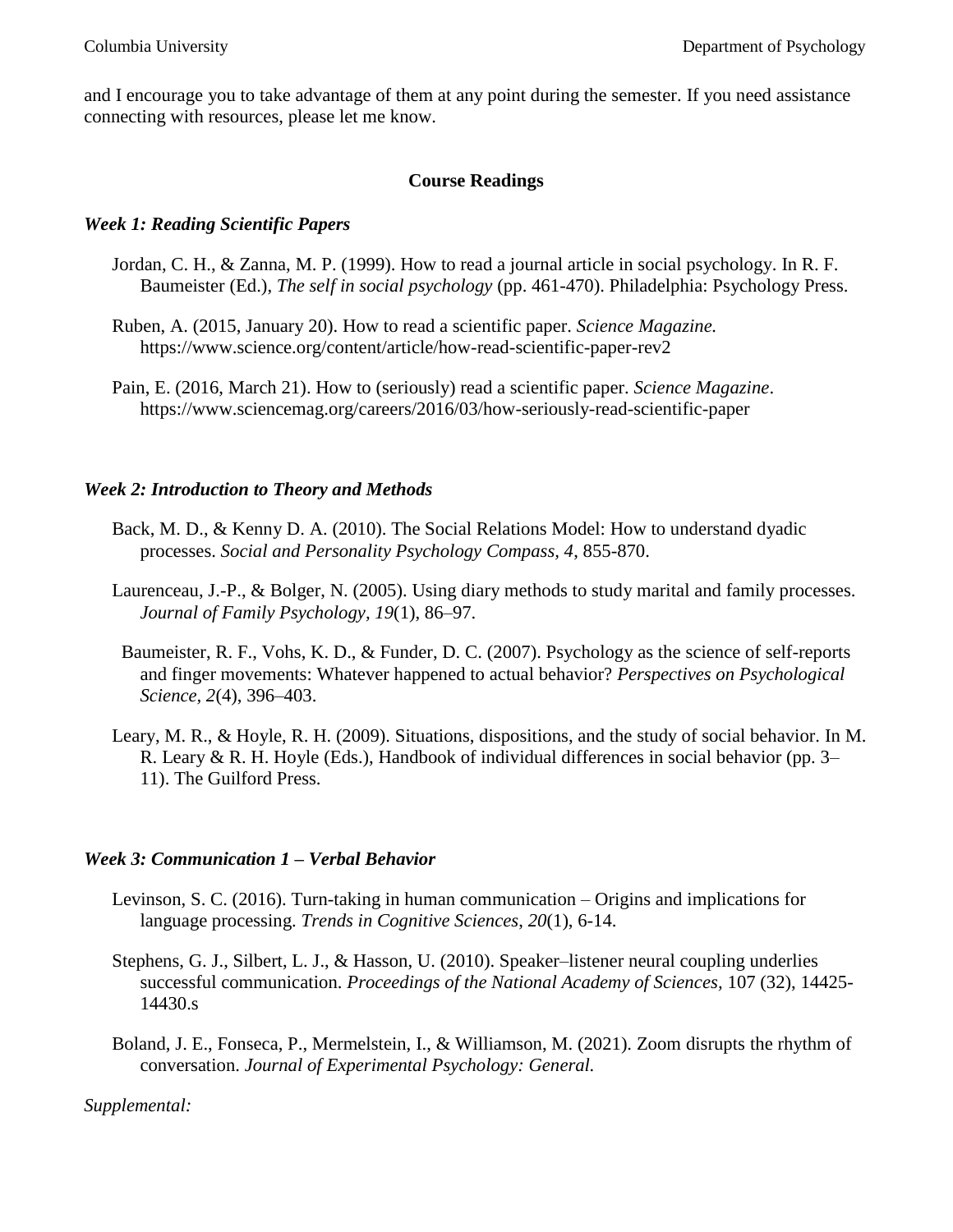- Holtgraves, T. (2010). Social psychology and language: Words, utterances, and conversations. In S. T. Fiske, D. T. Gilbert, & G. Lindzey (Eds.), *Handbook of social psychology* (pp. 1386–1422). John Wiley & Sons, Inc.
- Garrod, S., & Pickering, M. J. (2004). Why is conversation so easy? *Trends in Cognitive Sciences, 8*(1), 8-11.
- Fast, L.A., & Funder, D.C. (2008). Personality as manifest in word use: correlations with self-report, acquaintance report, and behavior. *Journal of Personality and Social Psychology, 94*(2), 334- 346.
- Ponsot, E., Burred, J. J., Belin, P., & Aucouturier, J. J. (2018). Cracking the social code of speech prosody using reverse correlation. *Proceedings of the National Academy of Sciences*, *115*(15), 3972-3977.
- Templeton, E., Chang, L., Reynolds, E., Cone LeBeaumont, M., & Wheatley, T. (2022). Fast response times signal social connection in conversation. *Proceedings of the National Academy of Sciences.*

#### *Week 4: Communication 2 – Nonverbal Behavior*

- Ambady, N. & Weisbuch, M. (2010). Nonverbal behavior. *The Handbook of Social Psychology,* 5th ed., Vol. 1. 464-497
- Shariff, A. F., & Tracy, J. L. (2011). What are emotion expressions for? *Current Directions in Psychological Science, 20*(6), 395–399.
- Barrett, L. F. (2011). Was Darwin wrong about emotional expressions? *Current Directions in Psychological Science, 20*(6), 400–406.

- Ambady, N., & Rosenthal, R. (1992). Thin slices of expressive behavior as predictors of interpersonal consequences: A meta-analysis. *Psychological Bulletin*, 111, 256–274
- Hertenstein, M. J., Keltner, D., App, B., Bulleit, B. A., & Jaskolka, A. R. (2006). Touch communicates distinct emotions. *Emotion, 6*(3), 528–533*.*
- Martin, J., Rychlowska, M., Wood, A., & Niedenthal, P. (2017). Smiles as multipurpose social signals. *Trends in Cognitive Sciences, 21*(11), 864–877.
- Latif, N., Human, L. J., Capozzi, F., & Ristic, J. (2021). Intrapersonal behavioral coordination and expressive accuracy during first impressions. *Social Psychological and Personality Science.*
- Wohltjen, S., & Wheatley, T. (in press). Eye contact marks the rise and fall of shared attention in conversation. *Proceedings of the National Academy of Sciences.*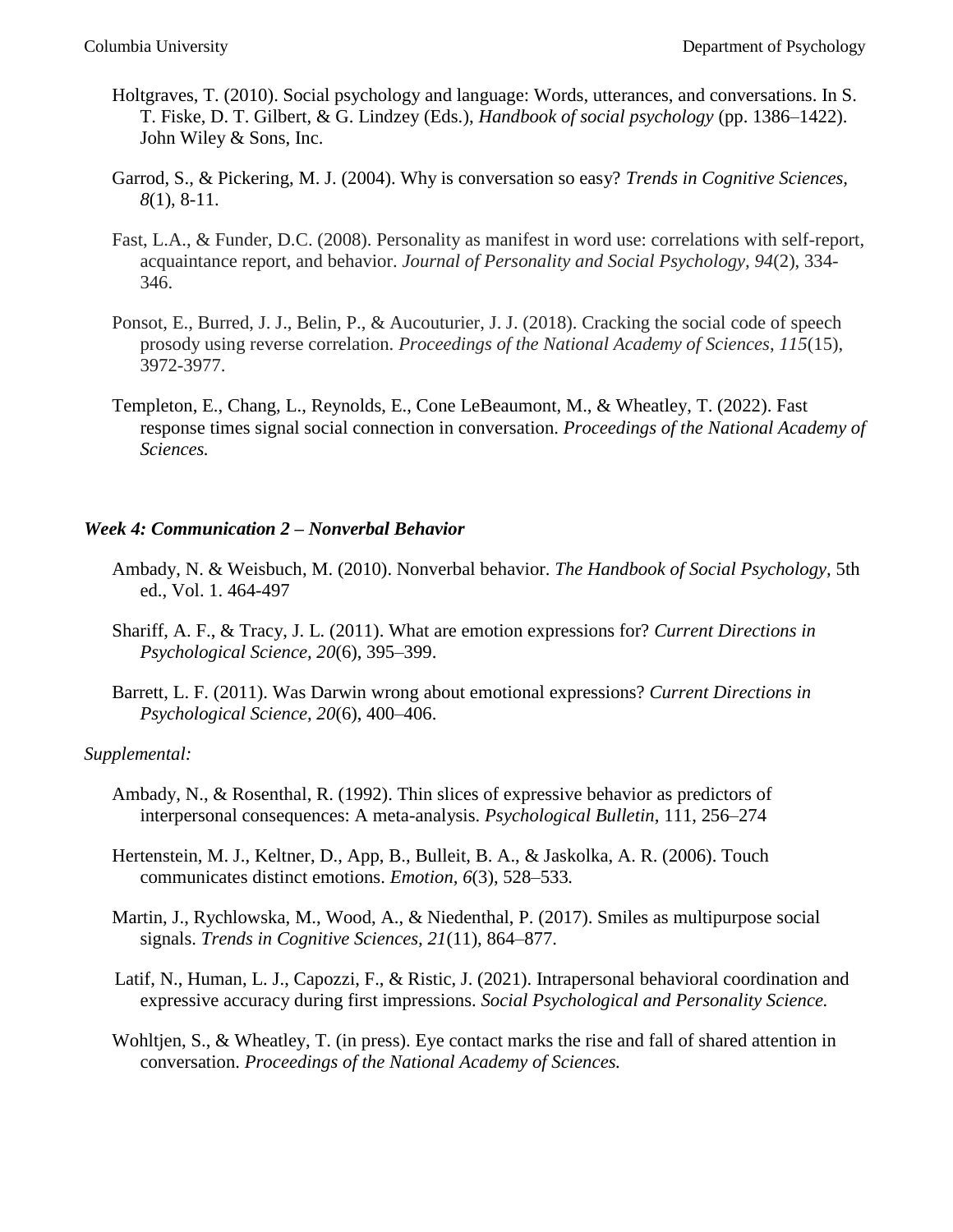## *Week 5: Interpersonal Perception*

- Kenny, D.A., & Albright, L. (1987). Accuracy in interpersonal perception: A social relations analysis. *Psychological Bulletin, 102*, 390–402.
- Zaki, J., Bolger, N., & Ochsner, K. (2008). It takes two: The interpersonal nature of empathic accuracy. *Psychological Science*, *19*(4), 399-404.
- Funder, D. C. (2012). Accurate personality judgment. *Current Directions in Psychological Science*, *21*(3), 177-182.

## *Supplemental:*

- Human, L. J., & Biesanz, J. C. (2013). Targeting the good target: An integrative review of the characteristics and consequences of being accurately perceived. *Personality and Social Psychology Review, 17*(3), 248–272.
- Carlson, E. N., & Kenny, D. A. (2012). Meta-accuracy: Do we know how others see us? In S. Vazire & T. D. Wilson (Eds.), *Handbook of self-knowledge* (pp. 242–257). The Guilford Press.
- Biesanz, J. C., & Human, L. J. (2010). The cost of forming more accurate impressions: Accuracymotivated perceivers see the personality of others more distinctively but less normatively than perceivers without an explicit goal. *Psychological Science, 21*(4), 589–594.
- Heyes, C. M., & Frith, C. D. (2014). The cultural evolution of mind reading. *Science, 344*(6190), 1234091-1 to 1234091-6.
- Human, L. J., Mignault, M.-C., Biesanz, J. C., & Rogers, K. H. (2019). Why are well-adjusted people seen more accurately? The role of personality-behavior congruence in naturalistic social settings. *Journal of Personality and Social Psychology, 117*(2), 465–482.
- Capozzi, F., Human, L. J., & Ristic, J. (2020). Attention promotes accurate impression formation. *Journal of Personality*, *88*(3), 544-554.

### *Week 6: Similarity during Interaction*

- Lakin, J. L., Jefferis, V. E., Cheng, C. M., & Chartrand, T. L. (2003). The chameleon effect as social glue: Evidence for the evolutionary significance of nonconscious mimicry. *Journal of Nonverbal Behavior, 27*(3), 145-162.
- Rossignac-Milon, M., Bolger, N., Zee, K. S., Boothby, E. J., & Higgins, E. T. (2021). Merged minds: Generalized shared reality in dyadic relationships. *Journal of Personality and Social Psychology, 120*(4), 882–911.
- Behrens, F., Snijdewint, J.A., Moulder, R.G. et al. (2020). Physiological synchrony is associated with cooperative success in real-life interactions. *Scientific Reports*, 10, 19609.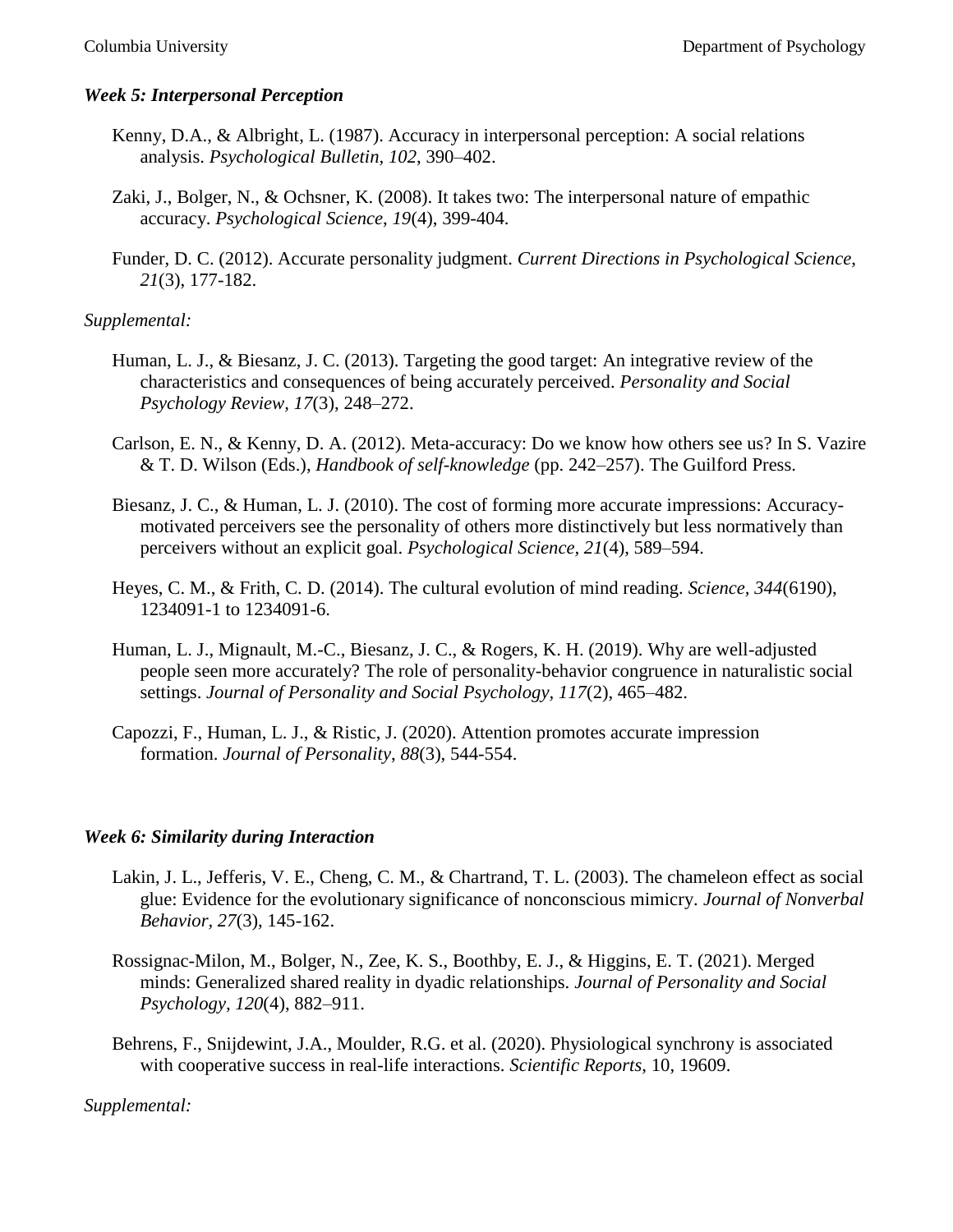- Anderson, C., Keltner, D., & John, O. P. (2003). Emotional convergence between people over time. *Journal of Personality and Social Psychology, 84*(5), 1054-1068.
- Semin, G. R. (2007). Grounding communication: Synchrony. In A. W. Kruglanski & E. T. Higgins (Eds.), *Social psychology: Handbook of basic principles* (pp. 630–649). The Guilford Press.
- Miles, L. K., Nind, L. K., & Macrae, C. N. (2009). The rhythm of rapport: Interpersonal synchrony and social perception. *Journal of Experimental Social Psychology*, *45*(3), 585-589.
- Kinreich, S., Djalovski, A., Kraus, L., Louzoun, Y., & Feldman, R. (2017). Brain-to-brain synchrony during naturalistic social interactions. *Scientific Reports,* 7, 17060.
- Thorson, K. R., Dumitru, O. D., Mendes, W. B., & West, T. V. (2021). Influencing the physiology and decisions of groups: Physiological linkage during group decision-making. *Group Processes & Intergroup Relations*, *24*(1), 145-159.
- Waters, S. F., West, T. V., & Mendes, W. B. (2014). Stress contagion: Physiological covariation between mothers and infants. *Psychological Science*, *25*(4), 934-942.
- Hughes, B. T., Flournoy, J. C., & Srivastava, S. (2021). Is perceived similarity more than assumed similarity? An interpersonal path to seeing similarity between self and others. *Journal of Personality and Social Psychology, 121*(1), 184–200.
- Vlasceanu, M., Morais, M. J., & Coman, A. (2021). Network Structure Impacts the Synchronization of Collective Beliefs. *Journal of Cognition and Culture.*

#### *Week 7: Prosocial Conversation Behaviors*

- Laurenceau, J. P., Barrett, L. F., & Pietromonaco, P. R. (1998). Intimacy as an interpersonal process: The importance of self-disclosure, partner disclosure, and perceived partner responsiveness in interpersonal exchanges. *Journal of Personality and Social Psychology*, *74*(5), 1238-1251.
- Huang, K., Yeomans, M., Brooks, A. W., Minson, J., & Gino, F. (2017). It doesn't hurt to ask: Question-asking increases liking. *Journal of Personality and Social Psychology, 113*(3), 430- 452.
- Truong, M., Fast, N. J., & Kim, J. (2020). It's not what you say, it's how you say it: Conversational flow as a predictor of networking success. *Organizational Behavior and Human Decision Processes, 158*, 1-10.

#### *Supplemental:*

.

- Gable, S. L., Reis, H. T., Impett, E. A., & Asher, E. R. (2004). What Do You Do When Things Go Right? The Intrapersonal and Interpersonal Benefits of Sharing Positive Events. *Journal of Personality and Social Psychology, 87*(2), 228–245.
- Jolly, E., & Chang, L. J. (2021). Gossip drives vicarious learning and facilitates social connection. *Current Biology*, *31*(12), 2539-2549.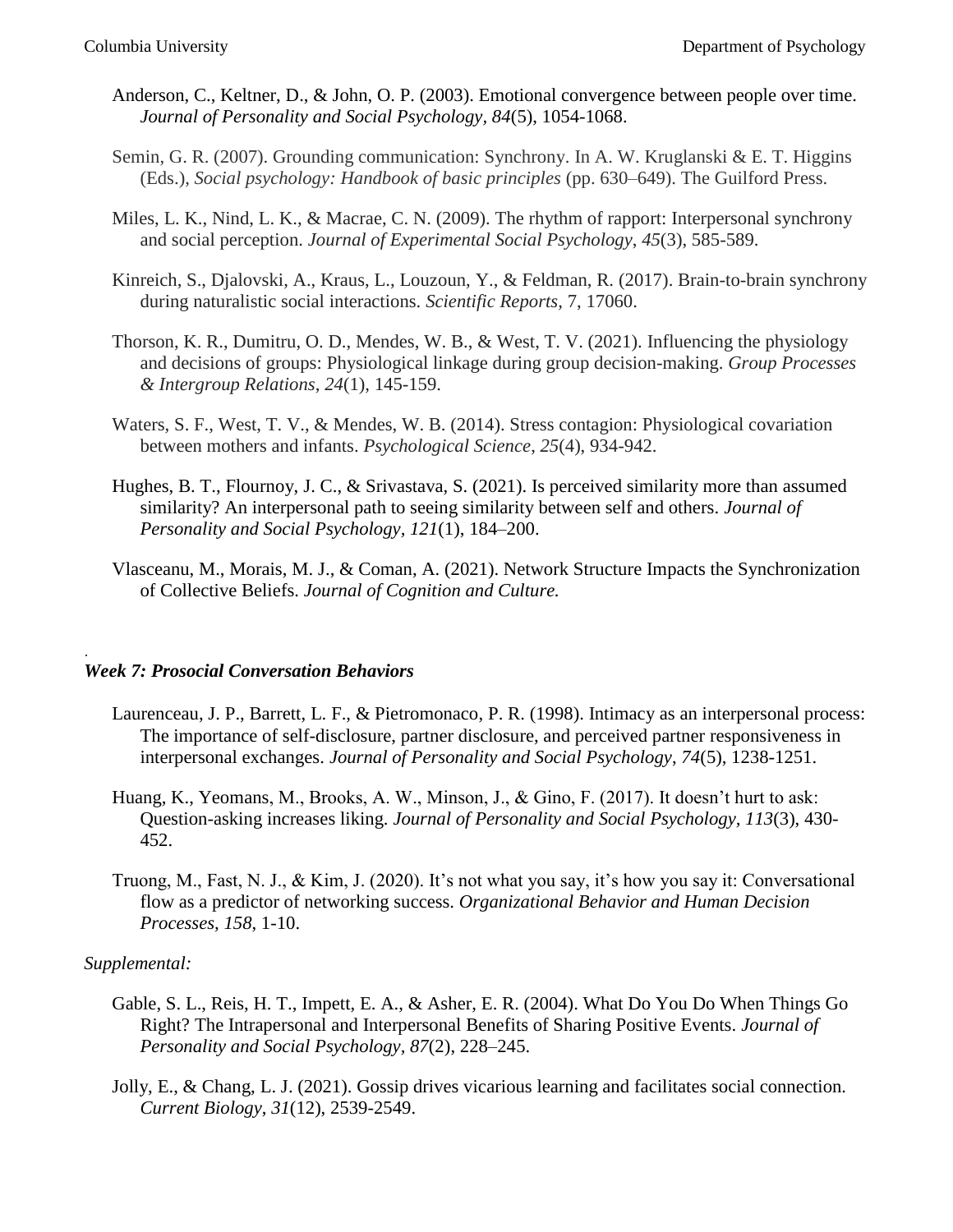- Dwyer, R. J., Kushlev, K., & Dunn, E. W. (2018). Smartphone use undermines enjoyment of faceto-face social interactions. *Journal of Experimental Social Psychology, 78*, 233-239.
- Boothby, E. J. & Bohns, V. K. (2021). Why a simple act of kindness is not as simple as it seems: Underestimating the positive impact our compliments have on others. *Personality and Social Psychology Bulletin, 47*(5), 826-840.

#### *Week 8: Making Decisions about When and How to Interact with Others*

- Epley, N., & Schroeder, J. (2014). Mistakenly seeking solitude. *Journal of Experimental Psychology: General,* 143(5), 1980-1999.
- Kumar, A., & Epley, N. (2020). It's surprisingly nice to hear you: Misunderstanding the impact of communication media can lead to suboptimal choices of how to connect with others. *Journal of Experimental Psychology: General*, *150*(3), 595–607.
- Mastroianni, A. M., Gilbert, D. T., Cooney, G., & Wilson, T. D. (2021). Do conversations end when people want them to? *Proceedings of the National Academy of Sciences, 118*(10), e2011809118.

- Harari, G. M., Müller, S. R., Stachl, C., Wang, R., Wang, W., Bühner, M., . . . Gosling, S. D. (2020). Sensing sociability: Individual differences in young adults' conversation, calling, texting, and app use behaviors in daily life. *Journal of Personality and Social Psychology, 119*(1), 204-228.
- Sun, K. Q., & Slepian, M. L. (2020). The conversations we seek to avoid. *Organizational Behavior and Human Decision Processes, 160*, 87-105.
- Lieberman, A., & Schroeder, J. (2020). Two social lives: How differences between online and offline interaction influence social outcomes. *Current Opinion in Psychology, 31*, 16-21.
- Kardas, M., Kumar, A., & Epley, N. (2021). Overly shallow? Miscalibrated expectations create a barrier to deeper conversation. Journal of Personality and Social Psychology.
- Schroeder, J., Lyons, D., & Epley, N. (2021). Hello, stranger? Pleasant conversations are preceded by concerns about starting one. *Journal of Experimental Psychology: General.*
- Sandstrom, G. M., & Boothby, E. J. (2021). Why do people avoid talking to strangers? A mini metaanalysis of predicted fears and actual experiences talking to a stranger. *Self and Identity, 20*(1), 47-71.
- Kardas, M., Schroeder, J., & O'Brien, E. (2021). Keep talking: (Mis)understanding the hedonic trajectory of conversation. *Journal of Personality and Social Psychology*. https://doi.org/10.1037/pspi0000379
- Kroencke, L., Harari, G. M., Back, M. D., & Wagner, J. (in press). Well-being in social interactions: Examining personality-situation dynamics in face-to-face and computer-mediated communication. *Journal of Personality and Social Psychology.*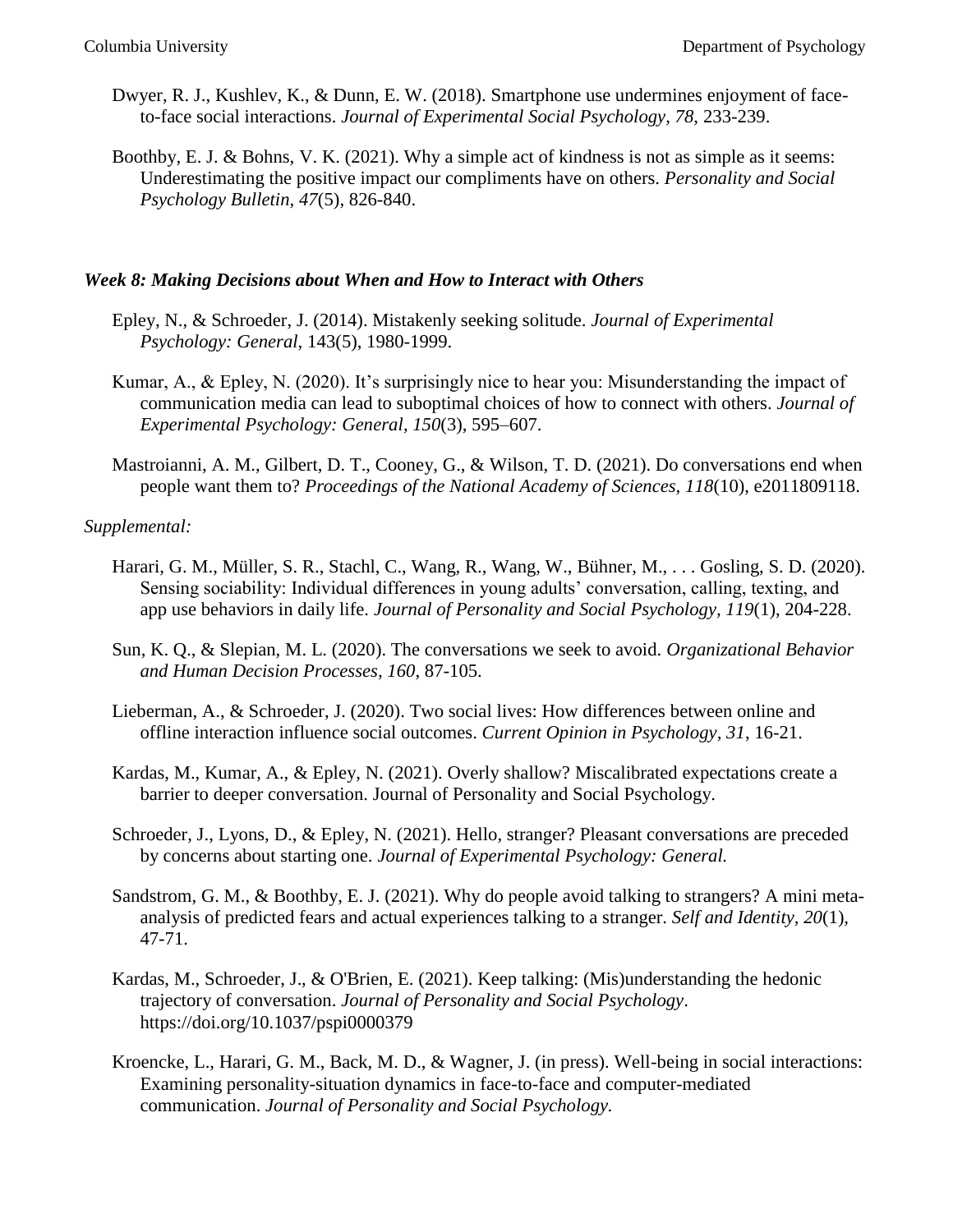## **INTERGROUP INTERACTIONS**

In this portion of the class, we will consider how people's social identities and social group memberships influence their interactions with others. When do our own social identities affect our psychological experiences and behaviors when interacting with others? And when do the identities of our interaction partners affect our experiences and behaviors? How are the effects of certain social group memberships similar to those of others? How are they different? How do certain group memberships intersect with others in influencing interpersonal processes?

## *Week 9: How does gender influence social interaction?*

- Eagly, A. H., & Wood, W. (1991). Explaining Sex Differences in Social Behavior: A Meta-Analytic Perspective. *Personality and Social Psychology Bulletin, 17*(3), 306–315.
- LaFrance, M., & Vial, A. C. (2016). Gender and nonverbal behavior. In D. Matsumoto, H. C. Hwang, & M. G. Frank (Eds.), *APA handbook of nonverbal communication* (pp. 139–161). American Psychological Association.
- Mehl, M. R., Vazire, S., Ramírez-Esparza, N., Slatcher, R. B., & Pennebaker, J. W. (2007). Are women really more talkative than men? *Science*, *317*(5834), 82-82.

- Deaux, K., & Major, B. (1987). Putting gender into context: An interactive model of gender-related behavior. *Psychological Review, 94*(3), 369–389.
- Wood, W., & Eagly, A. H. (2010). Gender. Handbook of Social Psychology (5th edition, Vol. 1) 629-667.
- Hall, J., Gunnery, S., & Horgan, T. (2016). Gender differences in interpersonal accuracy. In J. Hall, M. Schmid Mast, & T. West (Eds.), *The Social Psychology of Perceiving Others Accurately* (pp. 309-327). Cambridge: Cambridge University Press.
- Barrett, L. F., Robin, L., Pietromonaco, P. R., & Eyssell, K. M. (1998). Are women the "more emotional" sex? Evidence from emotional experiences in social context. Cognition and Emotion, 12(4), 555–578.
- Winquist, L.A., Mohr, C.D. and Kenny, D.A. (1998) The Female Positivity Effect in the Perception of Others. *Journal of Research in Personality, 32*, 370-388.
- Mulac, A., Bradac, J. J., & Gibbons, P. (2001). Empirical support for the gender-as-culture hypothesis: An intercultural analysis of male/female language differences. *Human Communication Research, 27*(1), 121-152.
- Neff, L. A., & Karney, B. R. (2005). Gender differences in social support: A question of skill or responsiveness? *Journal of Personality and Social Psychology, 88*(1), 79-90.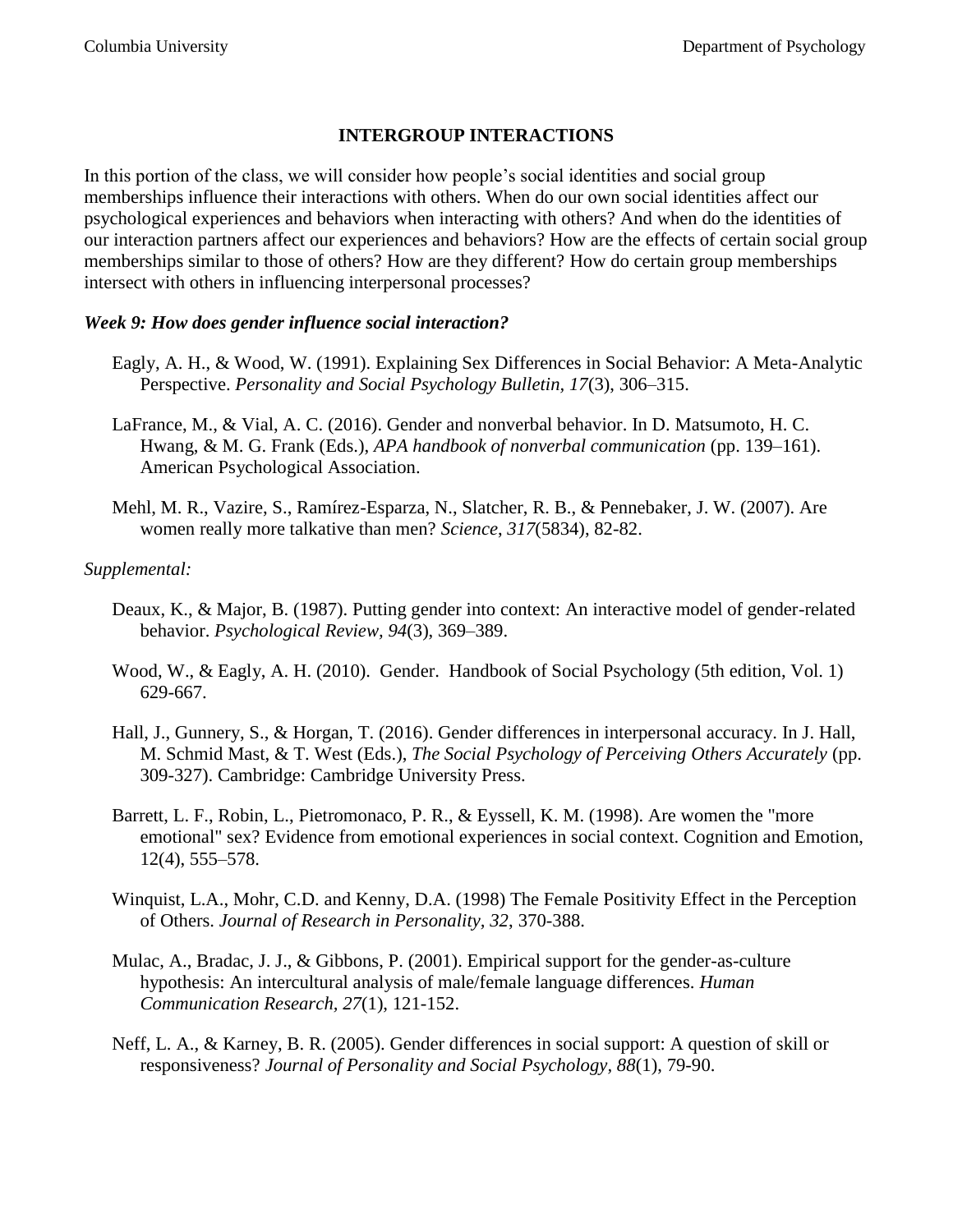Gallus, J., & Bhatia, S. (2020). Gender, power and emotions in the collaborative production of knowledge: A large-scale analysis of Wikipedia editor conversations. *Organizational Behavior and Human Decision Processes, 160*, 115-130.

#### *Week 10: How do power and status influence social interaction?*

- Fiske, S. T. (2010). Interpersonal stratification: Status, power, and subordination. In S. T. Fiske, D. T. Gilbert, & G. Lindzey (Eds.), *Handbook of social psychology* (pp. 941–982). John Wiley & Sons, Inc.
- Blader, S. L., Shirako, A., & Chen, Y.-R. (2016). Looking out from the top: Differential effects of status and power on perspective taking. *Personality and Social Psychology Bulletin*, *42*(6), 723– 737.
- van Kleef, G. A., & Lange, J. (2020). How hierarchy shapes our emotional lives: Effects of power and status on emotional experience, expression, and responsiveness. *Current Opinion in Psychology*, *33*, 148-153.

### *Supplemental:*

- Magee, J. C., & Galinsky, A. D. (2008). Social hierarchy: The self-reinforcing nature of power and status. *The Academy of Management Annals, 2*(1), 351–398.
- Hall, J. A., Coats, E. J., & LeBeau, L. S. (2005). Nonverbal behavior and the vertical dimension of social relations: A meta-analysis. *Psychological Bulletin, 131*(6), 898–924.
- Hall, J. A., Murphy, N. A., & Carney, D. R. (2006). On the varieties of asymmetrical dependency: Feelings, motives, behavior, and accuracy in a dyadic interaction. *European Journal of Social Psychology, 36*(4), 583–599.
- Anicich, E. M., Fast, N. J., Halevy, N., & Galinsky, A. D. (2016). When the bases of social hierarchy collide: Power without status drives interpersonal conflict. *Organization Science, 27*(1), 123-140.

#### *Week 11: How does social class influence social interaction?*

- Kraus, M. W., & Keltner, D. (2009). Signs of socioeconomic status: A thin-slicing approach. *Psychological Science*, *20*(1), 99-106.
- Carey, R. M., & Markus, H. R. (2017). Social class shapes the form and function of relationships and selves*. Current Opinion in Psychology, 18,* 123–130.
- Ross, J. M., Karney, B. R., Nguyen, T. P., & Bradbury, T. N. (2019). Communication that is maladaptive for middle-class couples is adaptive for socioeconomically disadvantaged couples. *Journal of Personality and Social Psychology*, *116*(4), 582-597.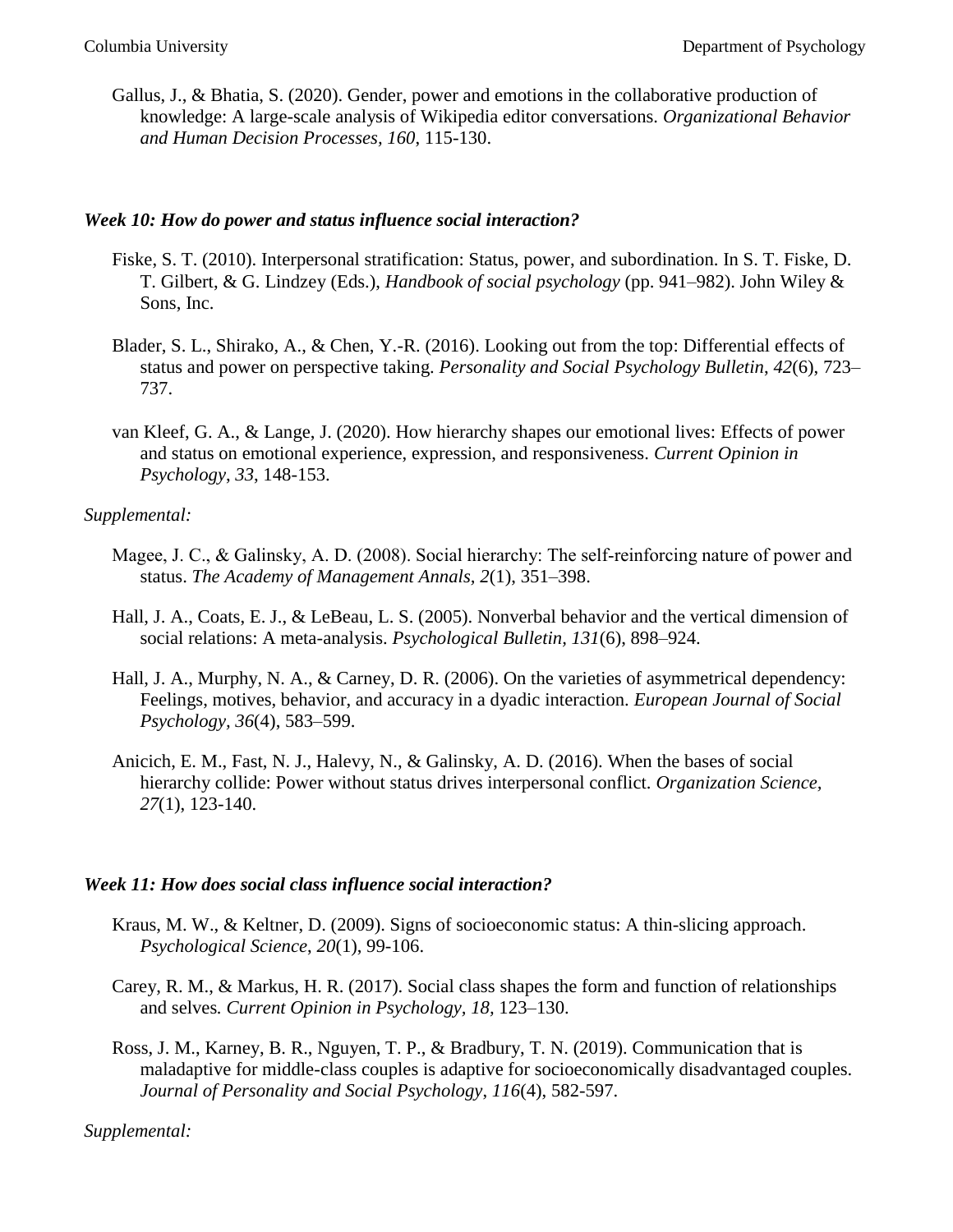- Kraus, M. W., Piff, P. K., & Keltner, D. (2011). Social class as culture: The convergence of resources and rank in the social realm. *Current Directions in Psychological Science*, *20*(4), 246- 250.
- DiMaggio, P. (2012). Sociological perspectives on the face-to-face enactment of class distinction. In S. T. Fiske & H. R. Markus (Eds.), *Facing social class: How societal rank influences interaction*  (pp. 15–38). Russell Sage Foundation.
- Kraus, M. W., Torrez, B., Park, J. W., & Ghayebi, F. (2019). Evidence for the reproduction of social class in brief speech. *Proceedings of the National Academy of Sciences, 116*(46), 22998-23003.
- Dittmann, A. G., Stephens, N. M., & Townsend, S. S. M. (2020). Achievement is not class-neutral: Working together benefits people from working-class contexts. *Journal of Personality and Social Psychology*, 119(3), 517–539.

#### *Week 13: How do racial and ethnic identities affect social interaction?*

- Bergsieker, H. B., Shelton, J. N., & Richeson, J. A. (2010). To be liked versus respected: Divergent goals in interracial interactions. *Journal of Personality and Social Psychology*, *99*(2), 248-264.
- Vorauer, J. D., & Sakamoto (2006). I thought we could be friends, but....systematic miscommunication and defensive distancing as obstacles to cross-group friendship formation. *Psychological Science, 17,* 326-331.
- MacInnis, C. C., & Page-Gould, E. (2015). How can intergroup interaction be bad if intergroup contact is good? Exploring and reconciling an apparent paradox in the science of intergroup relations. *Perspectives on Psychological Science, 10*(3), 307-327.

- Richeson, J. A., & Shelton, J. N. (2007). Negotiating interracial interactions: Costs, consequences, and possibilities. *Current Directions in Psychological Science, 16*, 316-320.
- Toosi, N. R., Babbitt, L. G., Ambady, N., & Sommers, S. R. (2012). Dyadic interracial interactions: a meta-analysis. *Psychological Bulletin, 138*(1), 1–27.
- Trail, T. E., Shelton, J. N., & West, T. V. (2009). Interracial roommate relationships: Negotiating daily interactions. *Personality and Social Psychology Bulletin, 35*, 671-684.
- Sawyer, P. J., Major, B., Casad, B. J., Townsend, S. S., & Mendes, W. B. (2012). Discrimination and the stress response: Psychological and physiological consequences of anticipating prejudice in interethnic interactions. *American Journal of Public Health*, *102*(5), 1020-1026.
- Mendes, W. B., Blascovich, J., Lickel, B., & Hunter, S. (2002). Challenge and threat during social interactions with White and Black men. *Personality and Social Psychology Bulletin*, *28*(7), 939- 952.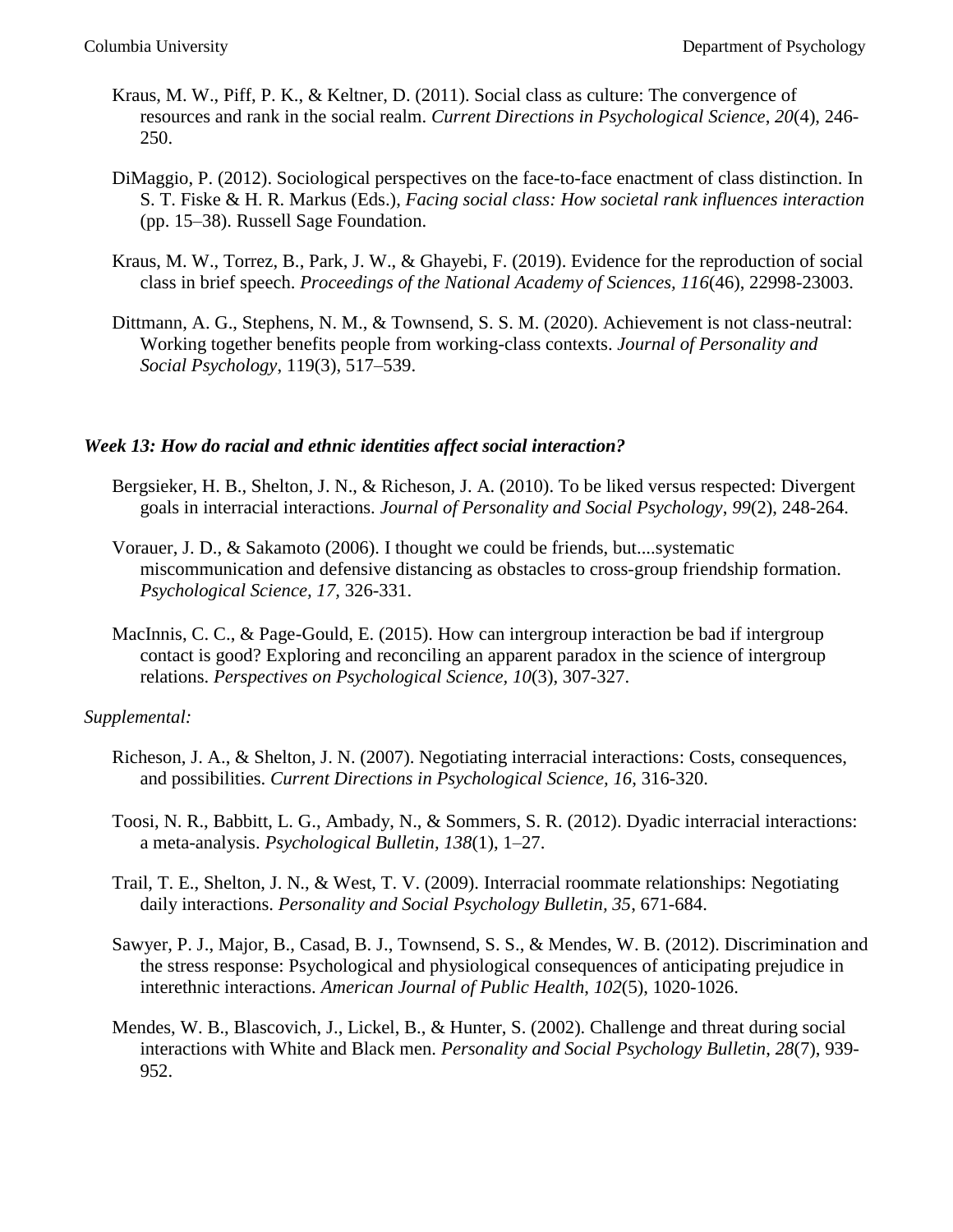- Apfelbaum, E. P., Sommers, S. R., & Norton, M. I. (2008). Seeing race and seeming racist? Evaluating strategic colorblindness in social interaction. *Journal of Personality and Social Psychology, 95*(4), 918.
- Holoien, D. S., Bergsieker, H. B., Shelton, J. N., & Alegre, J. M. (2015). Do you really understand? Achieving accuracy in interracial relationships. *Journal of Personality and Social Psychology, 108*(1), 76-92.
- Penner, L. A., Dovidio, J. F., West, T. V., Gaertner, S. L., Albrecht, T. L., Dailey, R. K., & Markova, T. (2010). Aversive racism and medical interactions with Black patients: A field study. *Journal of Experimental Social Psychology. 46,* 436-440.
- Trawalter, S., Richeson, J.A., & Shelton, J.N. (2009). Predicting behavior during interracial interactions: A stress and coping approach. *Personality and Social Psychology Review, 13*, 243- 268.
- Shelton, N., Douglass, S., Garcia, R. L., Yip, T., & Trail, T. E. (2014). Feeling (mis) understood and intergroup friendships in interracial interactions. *Personality and Social Psychology Bulletin, 40*(9), 1193-1204.
- Gaither, S. E., Babbitt, L. G., & Sommers, S. R. (2018). Resolving racial ambiguity in social interactions*. Journal of Experimental Social Psychology, 76*, 259-269.

### *Week 14: How does culture influence social interaction?*

- Henrich J., Heine S.J., & Norenzayan, A. (2010). Most people are not WEIRD. *Nature*, 466, page 29.
- Stivers, T., Enfield, N. J., Brown, P., Englert, C., Hayashi, M., Heinemann, T., Hoymann, G., Rossano, F., de Ruiter, J. P., Yoon, K. E., & Levinson, S. C. (2009). Universals and cultural variation in turn-taking in conversation. *Proceedings of the National Academy of Sciences*, 106(26), 10587–10592.
- Rychlowska, M., Miyamoto, Y., Matsumoto, D., Hess, U., Gilboa-Schechtman, E., Kamble, S., ... & Niedenthal, P. M. (2015). Heterogeneity of long-history migration explains cultural differences in reports of emotional expressivity and the functions of smiles. *Proceedings of the National Academy of Sciences*, 112(19), E2429-E2436.
- Thomson, R., Yuki, M., Talhelm, T., Schug, J., Kito, M., Ayanian, A. H., Becker, J. C., Becker, M., Chiu, C., Choi, H.-S., Ferreira, C. M., Fülöp, M., Gul, P., Houghton-Illera, A. M., Joasoo, M., Jong, J., Kavanagh, C. M., Khutkyy, D., Manzi, C., … Visserman, M. L. (2018). Relational mobility predicts social behaviors in 39 countries and is tied to historical farming and threat. *Proceedings of the National Academy of Sciences*, *115*(29), 7521–7526.

### *Supplemental:*

Jack RE, Garrod OG, Yu H, Caldara R, Schyns PG (2012) Facial expressions of emotion are not culturally universal. *Proceedings of the National Academy of Sciences,* 109:7241–7244.